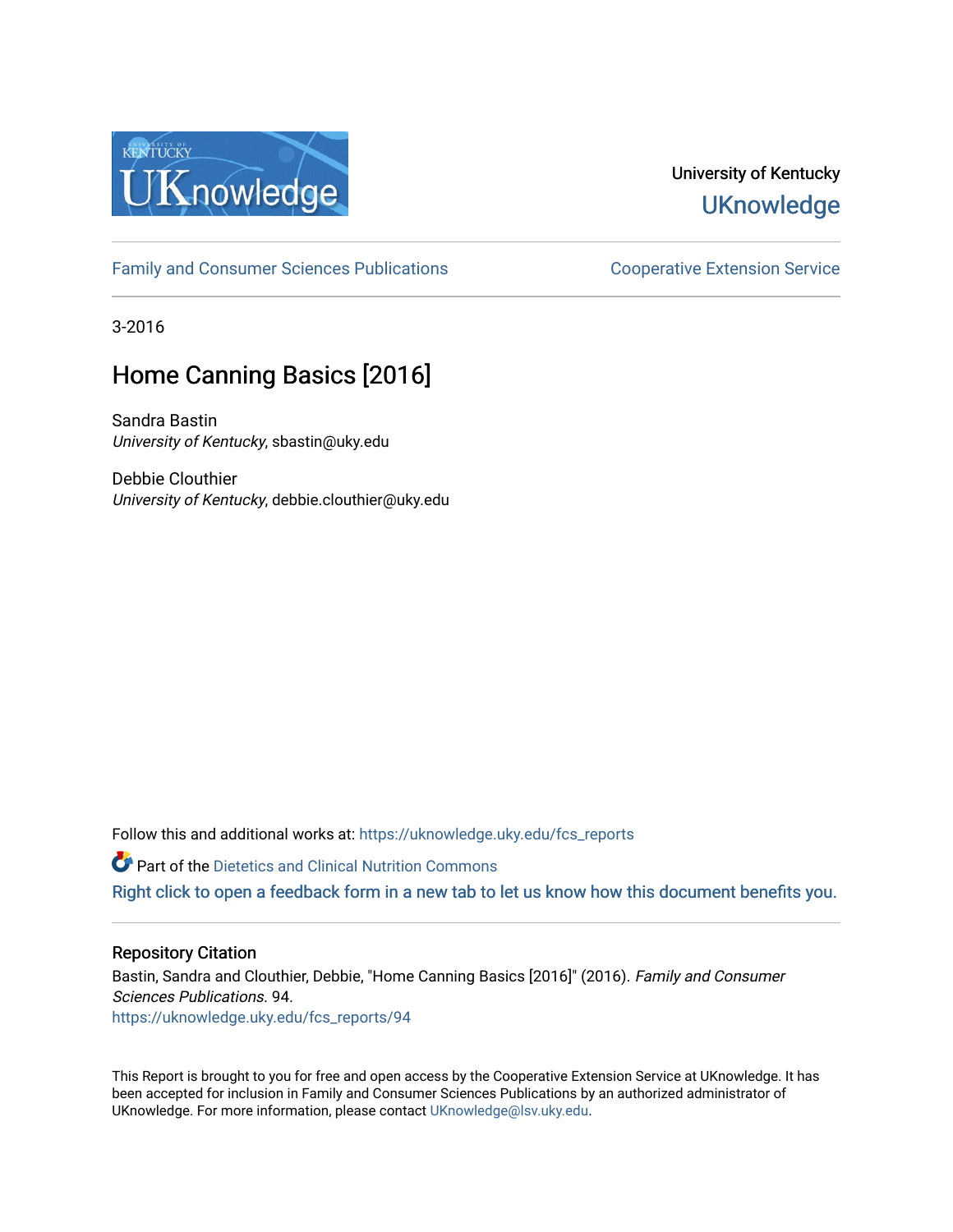FCS3-578



# Home Canning Basics

### **Introduction**

People choose to can foods at home for many reasons: to preserve the harvest from their gardens or local farmers markets for year-round enjoyment; to gain more control over what is in their food by limiting or avoiding salt, sugar or preservatives; to save money; to get better-tasting canned foods; to follow family traditions; or just for the sense of satisfaction that home canning provides.

Home canning has changed over the last 200 years. Scientists have found ways to produce safer, higher quality products, including the design of better home canning equipment and supplies. Because many microorganisms live and multiply quickly on the surfaces of fresh fruits and vegetables, methods of home canning should always follow research-based recommendations. The advantages of home canning are lost when you start with poor quality fresh foods; when jars fail to seal properly; when food spoils; or when color, texture, flavors and nutrients deteriorate during prolonged storage. Following the correct procedures can ensure safely canned foods that are of top quality and may be stored for up to two years.

# **Jars and Equipment**

Home canning requires the use of specialized jars that have been designed to be reused under home canning methods. The USDA recommends Mason-type jars with two-piece screw-on caps. Jars come in a variety of sizes for efficient use of your home-canned products. Commercial singleuse jars from mayonnaise, peanut butter, etc., should not be used because they are more prone to breaking during the canning process.

Before use, all empty jars should be washed with soap and hot water and rinsed, with a dishwasher if desired. Hard water films may be removed easily with a soak in a solution containing 1 cup of vinegar per gallon of water. All jars to be processed less than 10 minutes should be sterilized for 10 minutes. They can be boiled in the boiling water canner before using it for processing. Jars that will be processed 10 minutes or longer should be washed and rinsed but do not need to be boiled.

A canning funnel, flexible spatula, jar lifter, and lid wand will make home canning easier. These items are usually available from any local grocery store that carries home canning supplies.



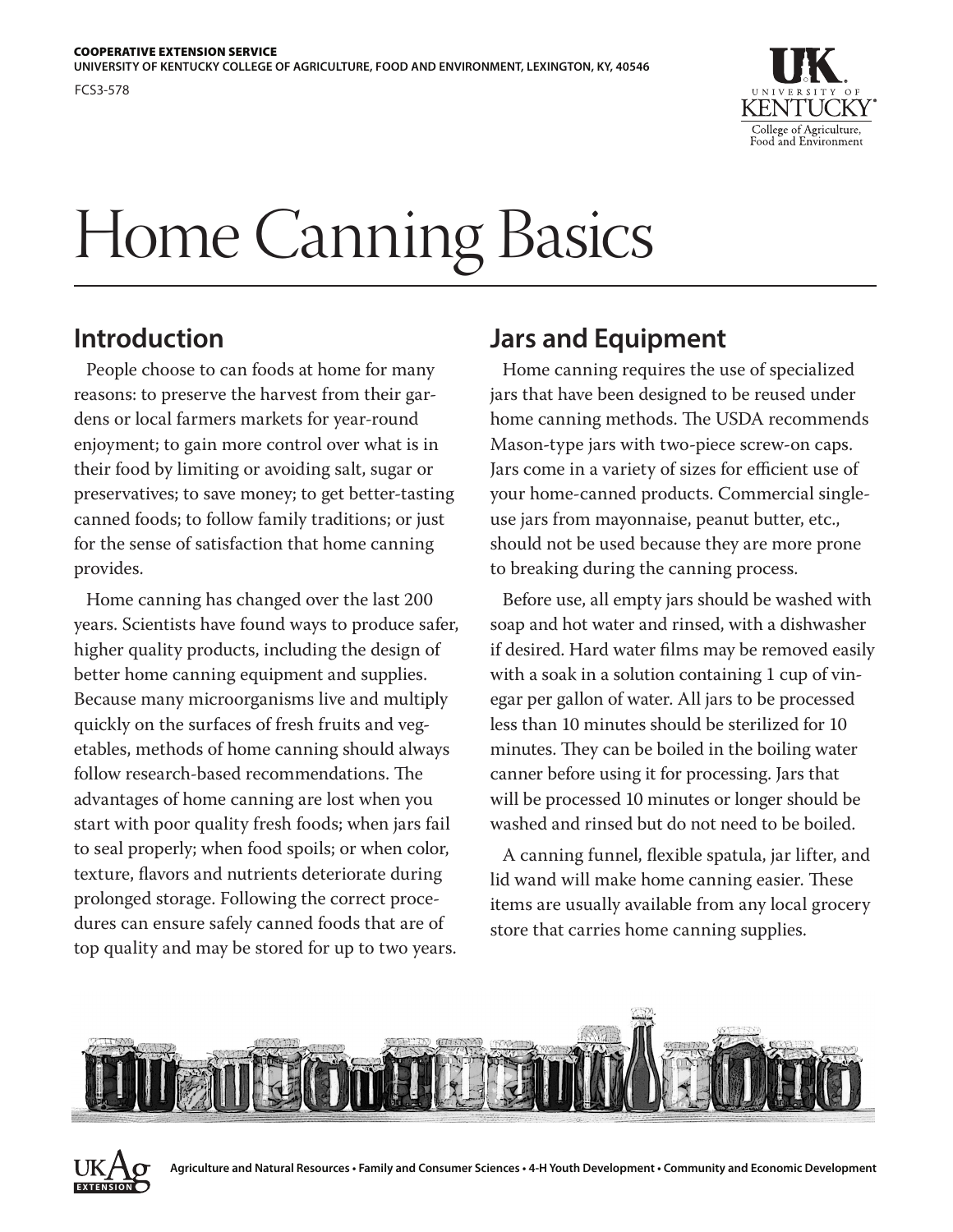#### **Filling**

You must correctly fill jars and adjust the twopiece caps for successful home canning. There are two methods of packing food into the jars: raw pack and hot pack.

The raw pack method is used for delicate foods that are usually easier to handle raw. There may be shrinkage during processing, causing some foods to float to the top of the jar or expand into the headspace.

The hot pack method involves preheating the food for a specified length of time before placing it into the hot jars. Heating the food first allows for a tighter pack that requires fewer jars and removes more air from the food. In the boiling water canner, hot packed food also requires less time for the canner to reach boiling because the food and jars are already hot. Hot packed home canned foods maintain color and flavor better than raw packed foods.

Headspace is the space between the top of the jar and the top of the food. The less air in this space, the higher the quality of the canned product. As a general rule, juices, jams, and jellies require a quarter inch of headspace; high-acid foods, fruits, tomatoes, pickles, and relishes require a half inch; and low-acid foods, vegetables, and meats require a headspace of one inch or more. A USDA-recommended recipe will specify the correct headspace to use.

Once the jars are packed with food, any air bubbles should be removed. A plastic knife or spatula can be pressed from the side of the jar into the food to release trapped air. Do not use metal utensils as this may result in glass chipping or breakage. After removing air bubbles, adjust the headspace if necessary by adding more product.

The research-recommended two-piece metal cap consists of a screw band and a flat lid. The lid has a sealing compound inside the edge, designed to allow air to escape as the food in the jar is

heated during processing and then to adhere to the glass rim as the jar cools and a vacuum is formed. Lids are designed to be used only once, but bands may be reused if they are without rust or nicks. Before use, wash lids and bands in hot soapy water and rinse well. Dry the bands and set aside. Follow the manufacturer's instructions for preparing the lids. Many no longer require preheating before use. Do not boil the lids. The jar rim should be wiped clean before adding the lid. The band should be tightened only fingertip tight to prevent disturbing the seal when you remove the band for storage. Over tightening may also cause the metal lid to buckle during processing.

#### **Processing**

Presently, only two research-based methods are acceptable for the home canning of safe and quality products: the boiling water method or the pressure canner method. The method used to process home canned products depends on the type of raw product and whether or not the recipe has the addition of an acid. To ensure that the finished product is safe, it is crucial not to change or modify the recipe, processing method or processing time. There are no USDA-approved conversions between boiling water canner and pressure canner processing times available to home canners. Inspect your equipment and supplies for proper working condition before you begin to process food.

**Note:** Currently, open-kettle canning, oven canning, and the use of small pressure cookers are *not* recommended for home canning.

Pressure cookers are sometimes advertised as canners but should not be used for pressure canning.

Research by the National Center for Home Food Preservation (NCHFP) has found atmospheric steam canners safe for processing high acid foods or acidified foods with a pH of 4.6 or below. Examples include peaches, pears, apples, salsa or pickles. USDA research-based recipes and process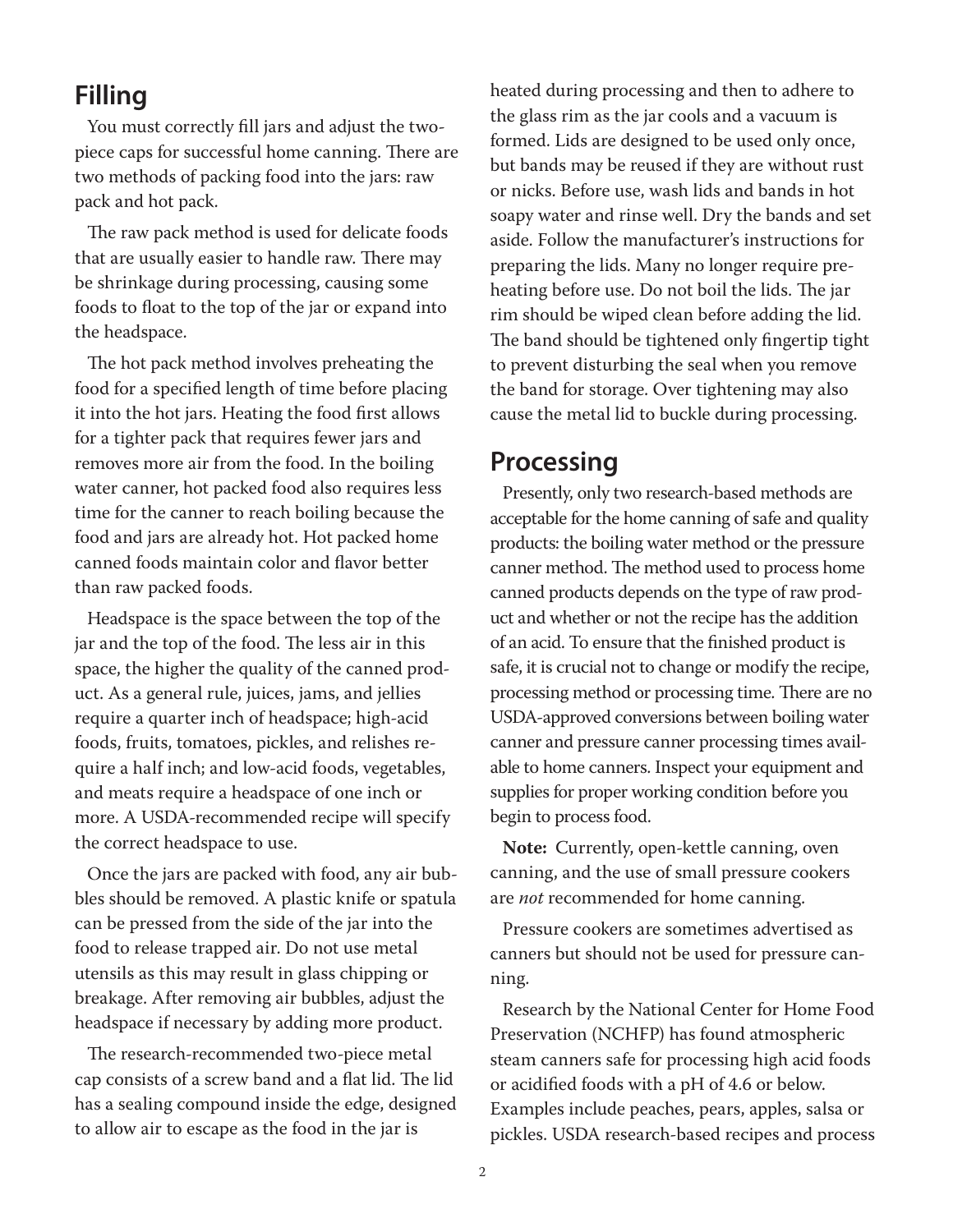times and methods, along with other guidelines are recommended to produce a safe and good tasting product. Atmospheric steam canners are not appropriate or safe to pressure can low acid foods, such as vegetables. For more information on safely using an atmospheric steam canner for home food preservation, contact your local Extension Office or http://nchfp.uga.edu/publications/ nchfp/factsheets/steam\_canners.html.

# *The Boiling Water Method*

High-acid foods can be processed in a boiling water canner. Fruits are considered naturally highacid foods. With the addition of lemon juice, citric acid, or vinegar in the right proportion, tomatoes, pickles, and relishes also become high-acid foods.

When high-acid foods are processed at a boiling water temperature (212°F) for the time specified in the recipe, the process is adequate to inactivate enzymes and destroy molds, yeast, and some bacteria. (Tomatoes are usually considered a high-acid food, but some varieties are not high acid; thus, it is recommended to add an acid to safely process tomatoes in a boiling water canner.)

The boiling water method should not be used for processing low-acid foods such as meats, poultry, seafood, milk, and fresh vegetables, since it does not reach high enough temperatures to destroy certain bacterial spores and toxins that cause botulism. All low-acid foods should be processed in a pressure canner following researchrecommended instructions.

# **Steps for successful boiling water canning**

- 1. Assemble all equipment and utensils. Rinse ingredients as needed.
- 2. Fill the canner half full of clean warm water. Center the canner over the burner and preheat the water to 180°F. If you have a canner rack, position it in the canner. Begin preparing the recipe while the water is preheating. In about 20 to 30 minutes the water will begin to boil.
- 3. Prepare the recipe, fill the jars to the appropriate headspace, and remove any air bubbles. After adjusting the two-piece caps, load the jars into the canner one at a time. (A jar lifter will make this activity safer and more efficient.) Keep the jars upright at all times to prevent food from spilling into the sealing area and interfering with the final seal.
- 4. Add more boiling water if needed so that the water level is at least one inch above the jar tops.
- 5. Turn up the heat so that the water boils vigorously. Place the lid on the canner. When the water begins to boil, begin timing the process, as indicated in the recipe. The heat setting may be lowered as long as a gentle but complete boil is maintained for the entire processing time.
- 6. Set a timer for the total number of minutes indicated in the recipe. **Note:** If the water stops boiling at any time during the process, increase the heat to return to a complete boil and start the timing of the process all over again.
- 7. When the jars have been processed in boiling water for the recommended time, turn off the heat and remove the canner lid. Wait five minutes before removing jars.
- 8. Using a jar lifter, remove the jars one at a time, keeping them upright. Carefully place them on a towel, leaving a one-inch space between the jars for proper cooling.
- 9. Leave the jars undisturbed for at least 12 hours. (As the jars cool, the vacuum seal forms.)
- 10. After 12 to 24 hours, test seals and remove bands. Wash outside of jars and lid surfaces. Date and label jars and store in a cool, dry place for up to two years.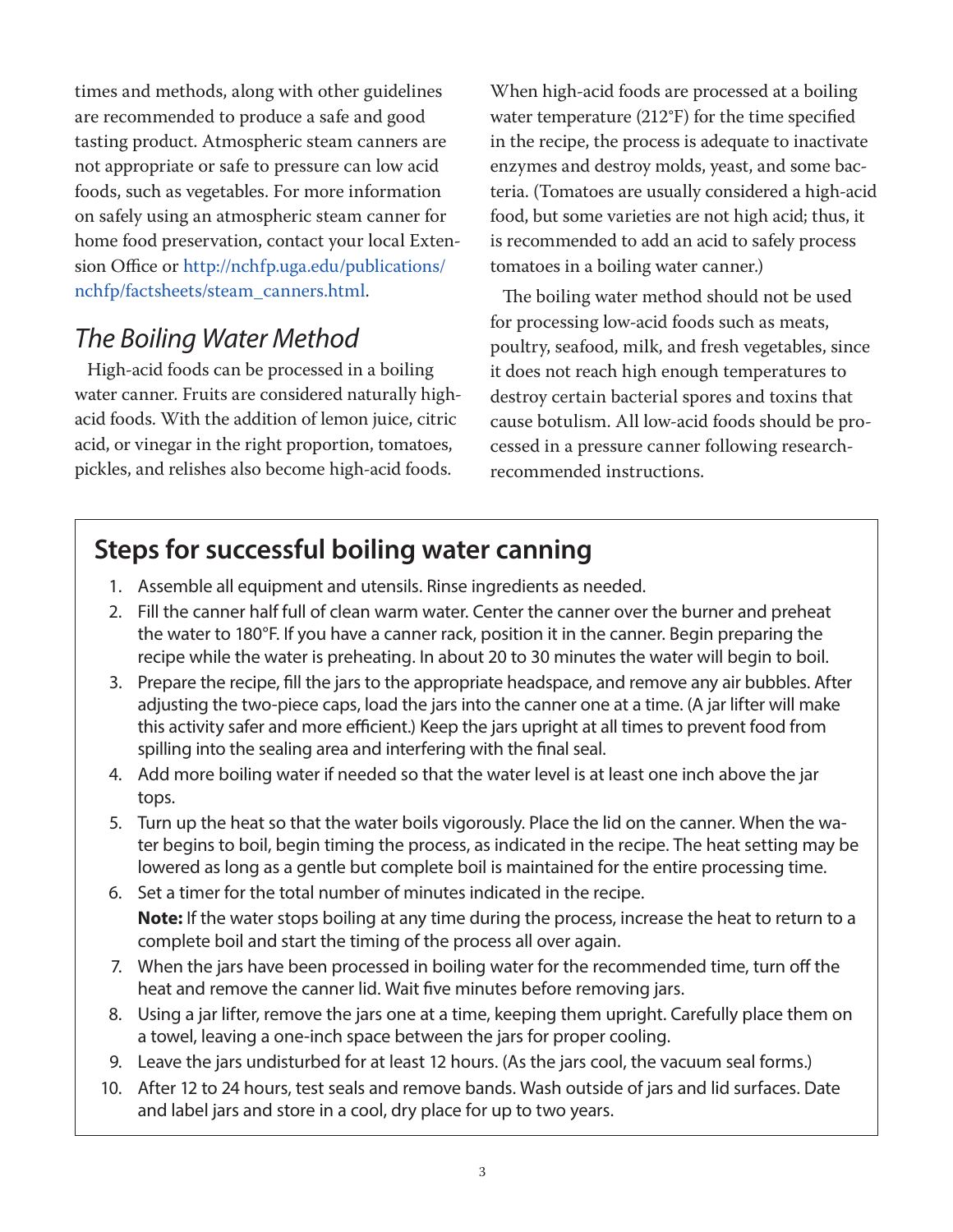The boiling water canner is generally made of aluminum or porcelain-covered steel. It usually includes a removable rack for ease of loading and unloading jars and a fitted lid to keep the heat in while the water is boiling during processing. The canner must be deep enough to cover the tops of the jars by at least one inch with briskly boiling water during processing. Any pan that meets these specifications will work as a boiling water canner.

If you have an electric range, you will need a boiling water canner that has a flat bottom. A boiling water canner that has either a flat or ridged bottom may be used on a gas range. A loaded canner is heavy. If you have a flat-top electric range, you will need to lift the canner straight up, without sliding it, to prevent scratching the flat top.

# *The Pressure Canner Method*

Low-acid foods have a pH higher than 4.6. Meats, seafood, poultry, milk, and all fresh vegetables are considered low-acid foods. These foods must be processed in a pressure canner, where temperatures of 240° to 250°F can be attained at 10 to 15 pounds of pressure. Maintaining this high temperature for the amount of time specified in the recipe destroys spores that can cause botulism. The specified time depends on the kind of food being canned, the way it is packed into the jar, and the size of the jar.

Many people are intimidated by the thought of using a pressure canner. With a little information and the correct process, you'll be pressure canning like a pro. Pressure canners made after 1997 have been redesigned with more safety features, and they are lighter in weight. The newer lids usually have

Buying a pressure canner at a yard sale is probably not a good idea, as replacement parts and manufacturer's instructions may no longer be available.

a sealing ring that fits into a groove in the lid, preventing steam from escaping between the lid and the canner rim. Choose a pressure canner that has been approved by Underwriter's Laboratory (UL) to ensure that it meets current safety guidelines. Follow the manufacturer's instructions regarding care and maintenance of the canner. Pressure canners only need one to two inches of water in the bottom of the canner. Read the manufacturer's instructions to find this information.

Two types of gauges are available to regulate pressure: the dial gauge and the weighted gauge. A dial gauge is easy to read because it indicates the pounds of pressure on the dial. A counterweight or pressure regulator will cover the vent to allow pressure to build up within the pressure canner. A dial gauge should be checked for accuracy annually. Your local county Extension office has equipment to perform this test. If the gauge reads high or low by more than two pounds at 10 pounds of pressure, replace it. A weighted gauge is round with different-sized holes around the edge. Each hole indicates the amount of pressure that will build up inside the pressure canner. A weighted gauge will usually jiggle several times a minute or rock gently when the correct pressure is being maintained. Always read the manufacturer's directions to know how a particular weighted gauge should rock or jiggle. A weighted gauge should maintain its accuracy as long as you don't drop it or plug the vent.

**Older canner models may take up to one hour to cool when fully loaded with quart jars**. Newer canner models cool more rapidly and are usually fitted with vent locks that open when the pressure is at zero. These canners are depressurized when the piston in the vent lock drops to a normal position. If the lid will not open, there may be a hidden lock in the canner handles.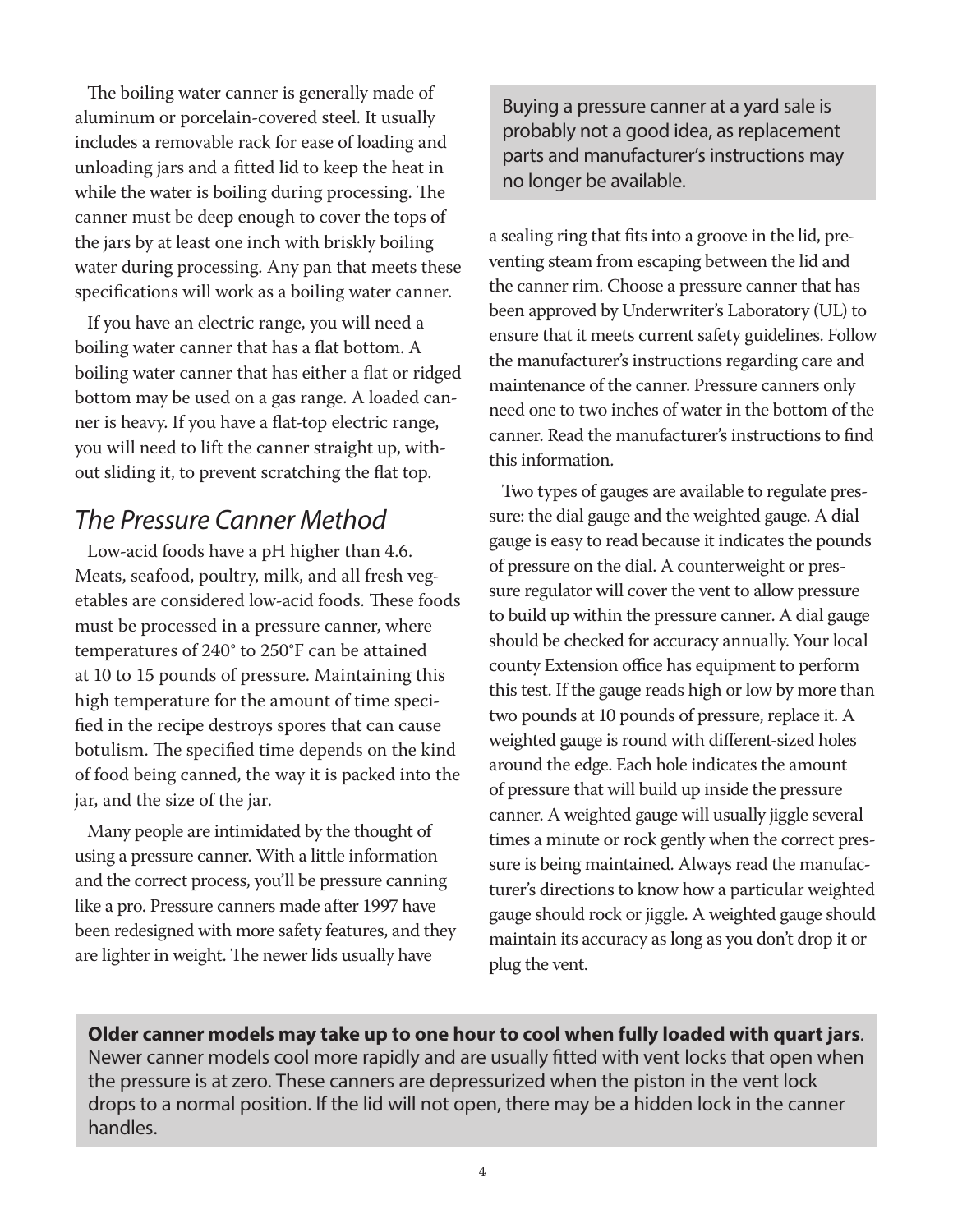# **Steps for successful pressure canning**

- 1. Assemble all equipment and utensils. Rinse ingredients as needed.
- 2. Prepare the recipe, fill the jars to the appropriate headspace, remove air bubbles, and adjust the two-piece caps.
- 3. Depending on your manufacturer's instructions, place one to two inches of hot water in the canner. Place filled jars on the rack using a jar lifter. Keep jars upright at all times to prevent food from spilling into the sealing area and interfering with the final seal. Fasten the canner lid securely. Leave the weight off the vent port or open the petcock.
- 4. Heat the canner on high until the water boils and generates steam that can be seen escaping through the open vent port or petcock. When a funnel shape of steam begins to continuously escape the canner, set a timer for 10 minutes.
- 5. After 10 minutes of continuous steam, you can close the petcock or place the counterweight or weighted gauge over the vent port to begin building pressure in the canner. The canner should pressurize within three to ten minutes.
- 6. Start timing the process when the pressure reading on the dial gauge indicates that the recommended pressure has been reached, or for canners without dial gauges, when the weighted gauge begins to jiggle or rock as the manufacturer describes.
- 7. Regulate the heat under the canner to maintain a steady pressure at, or slightly above, the correct gauge pressure. Loss of pressure at any time can result in underprocessing or unsafe food. Quick and large pressure variations during processing may cause unnecessary liquid losses from jars.

**Note:** If the pressure drops below the recommended pounds, increase the heat to bring the canner back up to pressure and start the timing of the process all over again.

- 8. When the timed process is finished, it is best to remove the canner from the stove and allow it to cool naturally to return to zero pressure. Forced cooling before the canner is fully depressurized will cause a loss of liquid from jars and failed seals. Forced cooling may also warp the canner lid.
- 9. After the canner is completely depressurized, remove the weight from the vent port or open the petcock. At this point, the canner and contents will still be hot. Wait 10 minutes; then unfasten the lid and remove it carefully. Lift the lid with the underside away from you so that the steam coming out of the canner does not burn your face.
- 10. Using a jar lifter, remove the jars one at a time, keeping them upright. Carefully place them onto a towel, leaving a one-inch space between the jars for proper cooling.
- 11. Leave the jars undisturbed for at least 12 hours. (As the jars cool, the vacuum seal forms.)
- 12. After 12 to 24 hours, test seals and remove bands. Wash outside of jars and lid surfaces. Date and label jars and store in a cool, dry place for up to two years.

**Altitude affects processing times and pressures.** If you live at an altitude greater than 1,000 feet, please consult the website for the National Center for Home Food Preservation located at http://nchfp.uga.edu/.